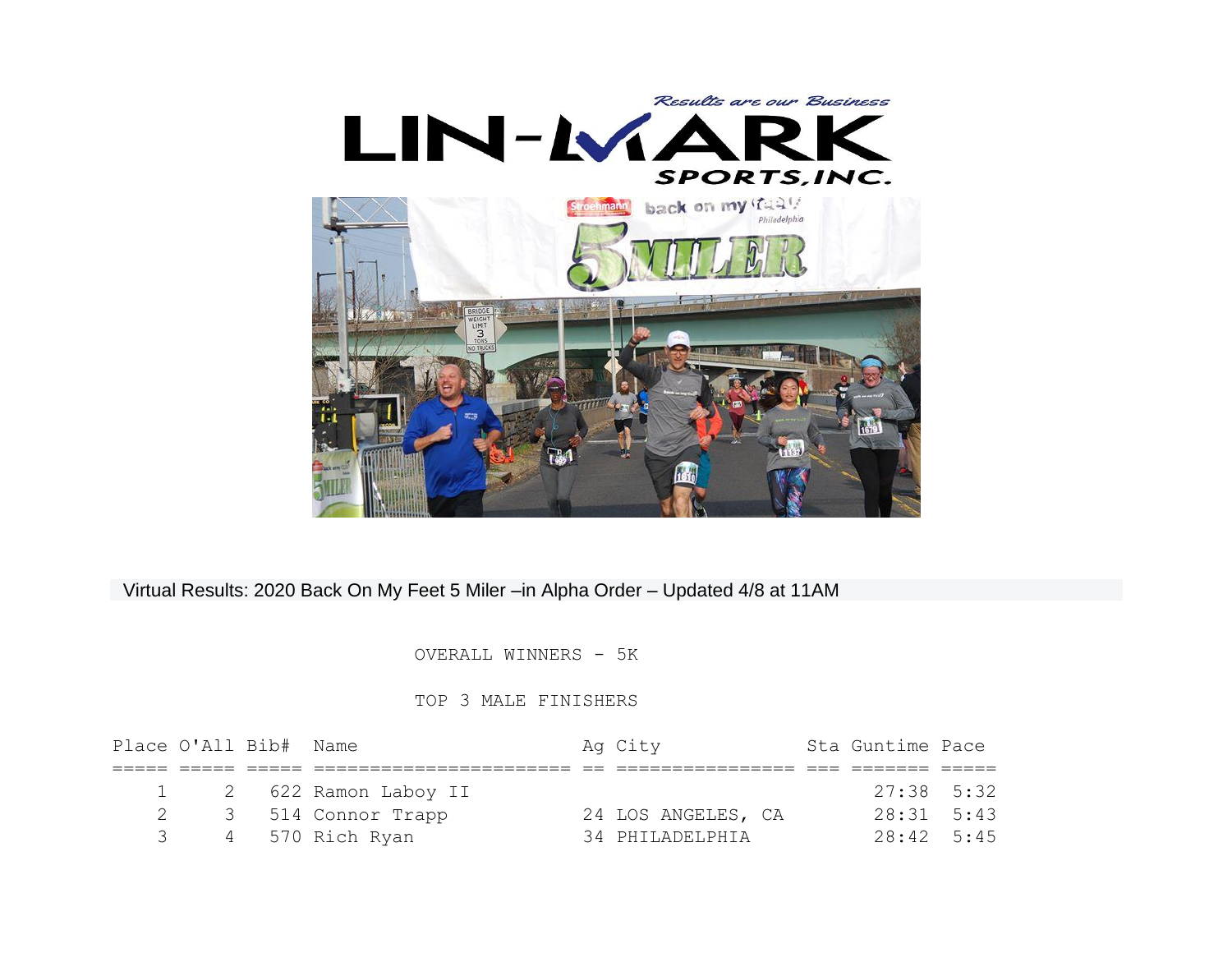## TOP 3 FEMALE FINISHERS

|   | Place O'All Bib# Name |                         | Ag City             | Sta Guntime Pace |  |
|---|-----------------------|-------------------------|---------------------|------------------|--|
|   |                       |                         |                     |                  |  |
|   |                       | 1 1 592 Megan A Cortese | 37 SPRINGFIELD      | $27:23$ 5:29     |  |
| 2 |                       | 6 524 Courtney Camden   | 25 HIGHLANDS RANCH, | $30:53$ $6:11$   |  |
|   | 3 10                  | 540 Amy Remmer          | 30 PHILADELPHIA PA  | $35:13$ 7:03     |  |

Order of Finish In Alpha Order

|    | LINE# Bib# Name |                                                       |      | G Ag City/st                     | Time              | Pace |
|----|-----------------|-------------------------------------------------------|------|----------------------------------|-------------------|------|
| 1  |                 | =======================<br>586 Ilana                  |      | F 37 PHILADELPHIA 1:02:52 12:35  |                   |      |
|    |                 | 2 535 Charles Adzema                                  |      | M 33 HARLEYSVILE                 | $47:46$ 9:34      |      |
| 3  |                 | 605 Audrey Allen                                      |      | F 28 HAVERFORD, PA $44:06$ 8:50  |                   |      |
| 4  |                 | 600 Alisha Anders                                     | F 27 |                                  | 43:42 8:45        |      |
|    | 5 <sup>7</sup>  | 565 Dan Baker                                         |      | M 26 PHILADELPHIA, PA 45:24 9:05 |                   |      |
| 6  |                 | 603 Lawrence Balick M 66 PHILADELPHIA, PA 56:06 11:14 |      |                                  |                   |      |
| 7  |                 | 583 Rebecca Baranowski     F 61 PHILADELPHIA          |      |                                  | $1:11:57$ 14:24   |      |
| 8  |                 | 522 Jessica Barnette F 31 CALIFORNIA                  |      |                                  | $1:03:55$ $12:47$ |      |
|    | 9               | 509 Graham Barrett M 27 PHILADELPHIA/PA 32:42 6:33    |      |                                  |                   |      |
| 10 |                 | 530 David Bayo                                        |      | M 52 PHILADELPHIA/PA 41:14 8:15  |                   |      |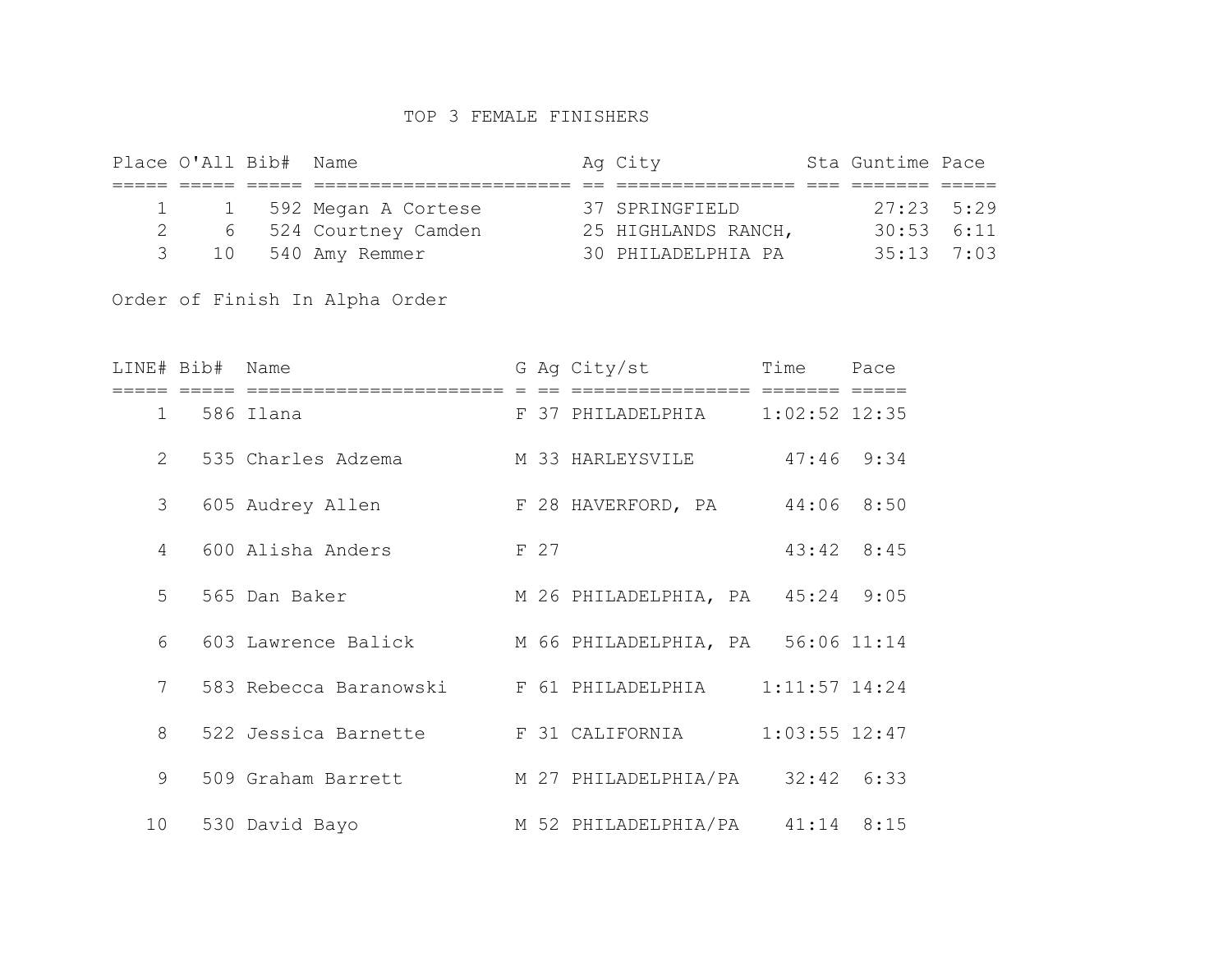| 11              | 508 Jim Bell                                           |  | M 74 PHILADELPHIA, PA 42:18 8:28 |                 |      |
|-----------------|--------------------------------------------------------|--|----------------------------------|-----------------|------|
| 12 <sup>°</sup> | 524 Courtney Camden                                    |  | F 25 HIGHLANDS RANCH, 30:53 6:11 |                 |      |
| 13              | 589 Michelle Carlin                                    |  | F PHILADELPHIA, PA 50:00 10:00   |                 |      |
| 14              | 561 Madeline Carr F 25 PHILADELPHIA 37:41 7:33         |  |                                  |                 |      |
| 15              | 611 Sabrina Carro<br>F 26                              |  |                                  | 46:37 9:20      |      |
| 16              | 621 Michelle Cascella F 27 PHILADELPHIA, PA 45:22      |  |                                  |                 | 9:05 |
| 17              | 502 Jon Chucas                                         |  | M 51 HADDON TOWNSHIP 43:15       |                 | 8:39 |
| 18              | 506 Randy Clever M 70 PHILADELPHIA 42:14 8:27          |  |                                  |                 |      |
| 19              | 588 Johanna Conicello F 39 BLUE BELL                   |  |                                  | 56:34 11:19     |      |
| 20              | 531 Danielle Connelly F 30 DELRAN, NJ                  |  |                                  | 50:00 10:00     |      |
| 21              | 592 Megan A Cortese F 37 SPRINGFIELD                   |  |                                  | $27:23$ 5:29    |      |
| 22              | 567 Allison David F 25 PHILADELPHIA, PA 45:38 9:08     |  |                                  |                 |      |
| 23              | 553 Emily David F 28 PHILADELPHIA                      |  |                                  | $50:47$ $10:10$ |      |
| 24              | 614 Fred Druding Jr M 45 PHILADELPHIA                  |  |                                  | 46:38 9:20      |      |
| 25              | 547 Andrea Esqueda F 37 WAYNE, PA                      |  |                                  | 50:34 10:07     |      |
| 26              | 559 Megan Feick F 25 PHILADELPHIA, PA 42:45 8:33       |  |                                  |                 |      |
| 27              | 574 Paige Ferguson F 28 PHILADELPHIA, PA 1:02:49 12:34 |  |                                  |                 |      |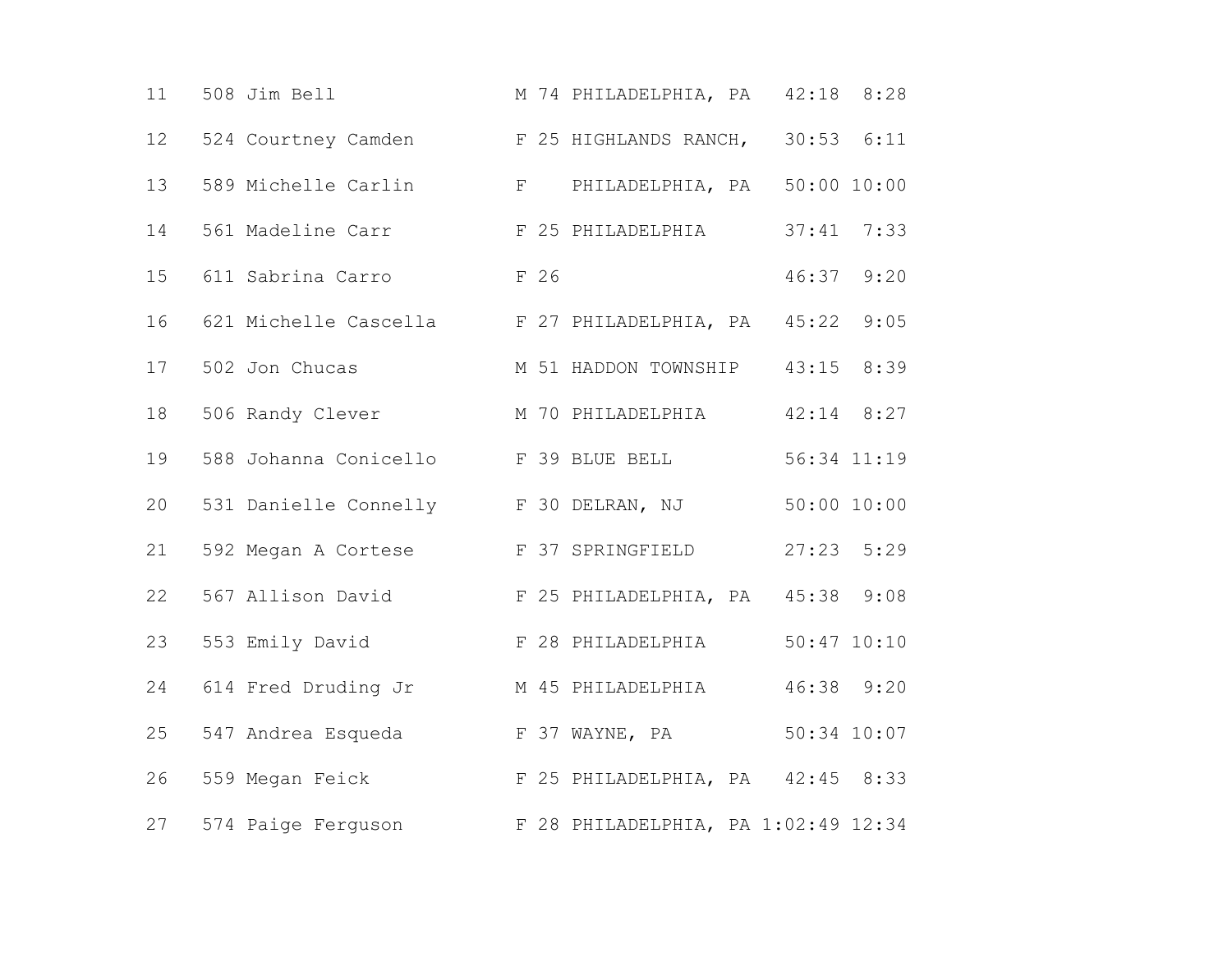| 28 | 528 Lindsey Finklang F 32 DENVER, CO                    |   |                                  | $52:09$ $10:26$ |      |
|----|---------------------------------------------------------|---|----------------------------------|-----------------|------|
| 29 | 585 Mike Fohner M 47 DREXEL HILL, PA 49:35 9:55         |   |                                  |                 |      |
| 30 | 550 Amanda Foley T 29 PHILADELPHIA                      |   |                                  | $1:00:31$ 12:07 |      |
| 31 | 606 Claire Fondrie-Teitler F 23 PHILADELPHIA 46:41 9:21 |   |                                  |                 |      |
| 32 | 544 Eric Gerard                                         | М |                                  | $41:03$ $8:13$  |      |
| 33 | 596 Missy Gibson F 20 PERKASIE, PA 41:39 8:20           |   |                                  |                 |      |
| 34 | 504 Taylor Gillie F 27 PHILADELPHIA/PA 40:44 8:09       |   |                                  |                 |      |
| 35 | 568 Sarah Green F 28 PHILADELPHIA 51:51 10:23           |   |                                  |                 |      |
| 36 | 543 Stacey Greenspan F 40 PHILADELPHIA PA 43:51 8:47    |   |                                  |                 |      |
| 37 | 563 Eric Griffin M 37 PHILADELPHIA, PA 43:52 8:47       |   |                                  |                 |      |
| 38 | 536 Jeff Haines                                         |   | M 41 PHILADELPHIA/PA 55:04 11:01 |                 |      |
| 39 | 513 Matt Hall M 38 PHILADELPHIA PA 36:40 7:20           |   |                                  |                 |      |
| 40 | 534 Jennifer Handler F 44 HUNTINGDON VALLE 57:56 11:36  |   |                                  |                 |      |
| 41 | 518 John Hemmer                                         |   | M 39 MEDIA, PA 37:30 7:30        |                 |      |
| 42 | 542 Victoria Hill F 68 PHILADELPHIA                     |   |                                  | $1:02:24$ 12:29 |      |
| 43 | 604 Jane Hooper                                         |   | F 24 NEW YORK 37:05 7:25         |                 |      |
| 44 | 557 Anna Hooven                                         |   | F 33 PHILADELPHIA, PA 42:56      |                 | 8:36 |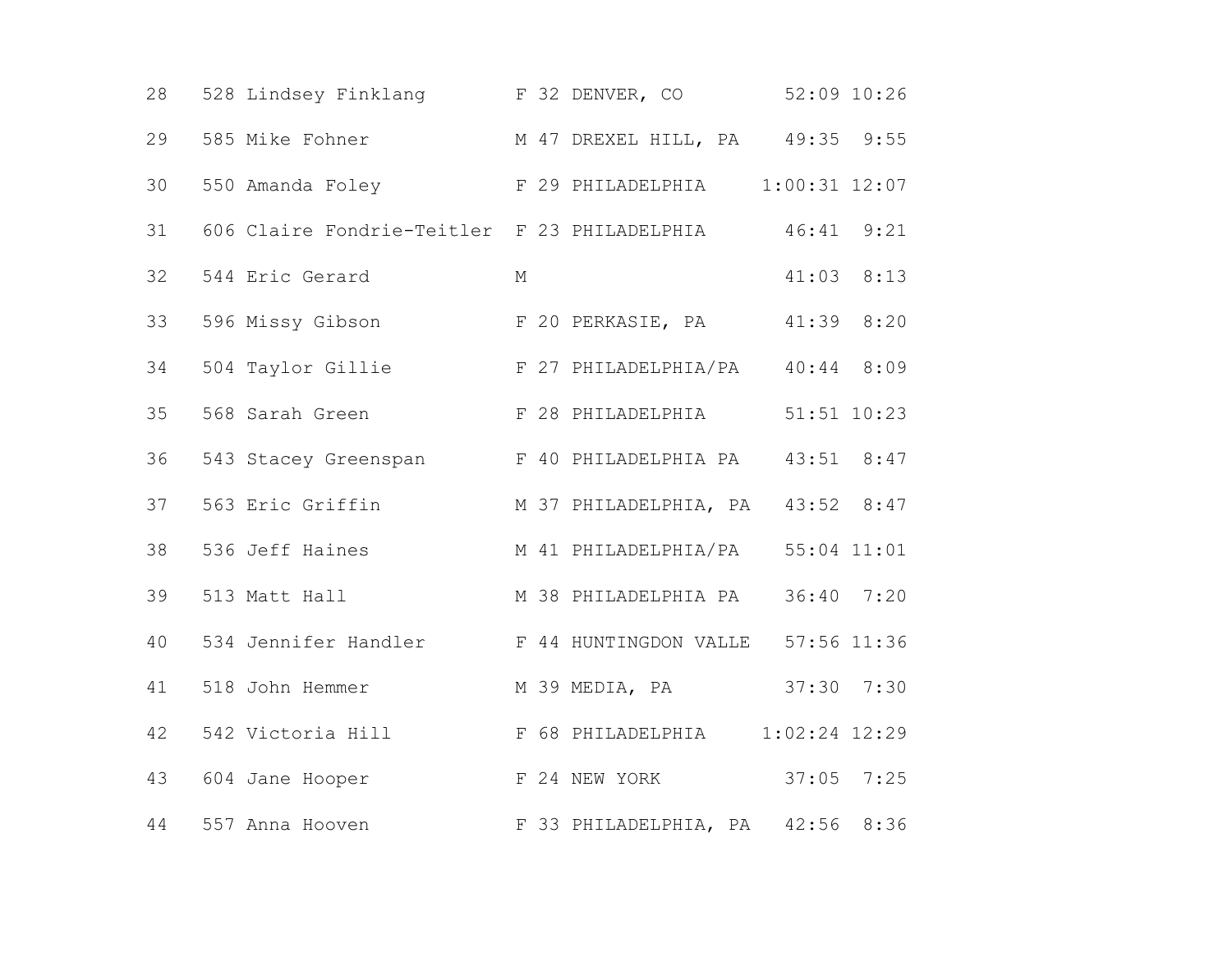| 45 | 501 Leslie Hopper F 40 CONSHOHOCKEN, PA 40:53 8:11      |  |                        |                 |      |
|----|---------------------------------------------------------|--|------------------------|-----------------|------|
| 46 | 510 Matt Huggins M 28                                   |  |                        | $1:02:26$ 12:30 |      |
| 47 | 507 Bieneke Janssen F 32 PHILADELPHIA, PA 43:03 8:37    |  |                        |                 |      |
| 48 | 598 Emily Johnson F 39 PENN VALLEY, PA 57:04 11:25      |  |                        |                 |      |
| 49 | 526 Valerie Johnson F 33 PHILADELPHIA, PA 1:03:09 12:38 |  |                        |                 |      |
| 50 | 503 Maggie Juliano F 45 CONSHOHOCKEN 48:28 9:42         |  |                        |                 |      |
| 51 | 610 Stacey Kaplan F 39 OAKLAND, CA 50:00 10:00          |  |                        |                 |      |
| 52 | 571 Jason P Kelly M 35 PHILADELPHIA 47:09 9:26          |  |                        |                 |      |
| 53 | 521 Madison Keogh F 23 LOS ANGELES, CA 1:03:32 12:43    |  |                        |                 |      |
| 54 | 582 Brian Krenzer M 32 DENVER, CO                       |  |                        | $47:11$ $9:27$  |      |
| 55 | 622 Ramon Laboy II<br><b>M</b>                          |  |                        | $27:38$ 5:32    |      |
| 56 | 558 Kelly Layfield F 26 PHILADELPHIA/PA 51:47 10:22     |  |                        |                 |      |
| 57 | 555 John Lee                                            |  | M 61 CONSHOHOCKEN PA   | $40:53$ $8:11$  |      |
| 58 | 578 Ryan Lis                                            |  | M 29 OLD FORGE         | 44:09 8:50      |      |
| 59 | 554 Ryan Locke M 27 NEWARK, DE                          |  |                        | 31:16           | 6:16 |
| 60 | 608 Chris Lukowski M 24 COLLEGE PARK/MAR 46:23 9:17     |  |                        |                 |      |
| 61 | 515 Mark Lutz                                           |  | M 59 NEWTOWN, PA 39:38 |                 | 7:56 |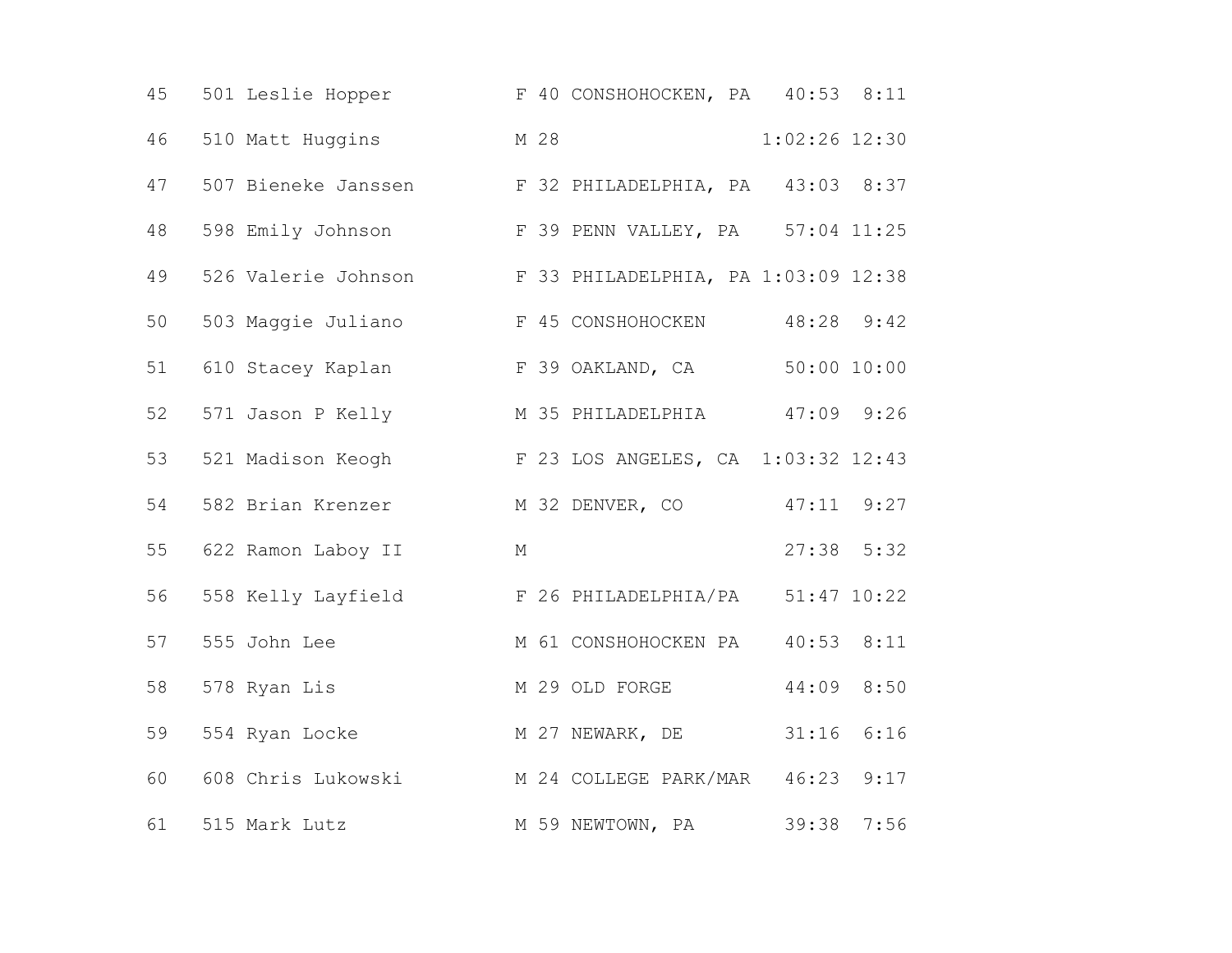| 62 | 525 Sarah MacHoldt F 28                                |  |                                  |                | 43:50 8:46  |
|----|--------------------------------------------------------|--|----------------------------------|----------------|-------------|
| 63 | 602 Wanda Martinez F 53 BERLIN, NJ 55:12 11:03         |  |                                  |                |             |
| 64 | 584 Diane Mastrull F 59 PHILADELPHIA, PA 50:40 10:08   |  |                                  |                |             |
| 65 | 562 Alli Maurer F 27 PHILADELPHIA                      |  |                                  | $42:15$ $8:27$ |             |
| 66 | 616 Laura McAndrews F 27 PHILADELPHIA/PA 44:45 8:57    |  |                                  |                |             |
| 67 | 523 Pamela McBride 6 F 54 PHILADELPHIA                 |  |                                  | 45:52          | 9:11        |
| 68 | 537 Shane McDonald M 58 PHILADELPHIA, PA 48:52 9:47    |  |                                  |                |             |
| 69 | 593 Petrina McFarlane F                                |  |                                  |                | 56:22 11:17 |
| 70 | 618 Jp McGill-Prather F 39 PHILADELPHIA, PA 44:43 8:57 |  |                                  |                |             |
| 71 | 556 Steve McLain M 47 BALA CYNWYD                      |  |                                  | 47:36          | 9:32        |
| 72 | 599 Meaghan McLaughlin F 27 HADDONFIELD                |  |                                  | 40:30          | 8:06        |
| 73 | 595 Tim McLaughlin M 30 PHILADELPHIA, PA 41:55         |  |                                  |                | 8:23        |
| 74 | 533 Leslie Mellet F 66 PHILADELPHIA/PA 44:21 8:53      |  |                                  |                |             |
| 75 | 538 Oliver Mellet M 66 PHILADELPHIA/PA 38:16 7:40      |  |                                  |                |             |
| 76 | 620 Shelby L Miller F 26 MEDIA                         |  |                                  | 59:16 11:52    |             |
| 77 | 590 Donna Moffa (F 62 OCEAN CITY, NJ 54:50 10:58       |  |                                  |                |             |
| 78 | 591 Lou Moffa                                          |  | M 63 OCEAN CITY, NEW 54:50 10:58 |                |             |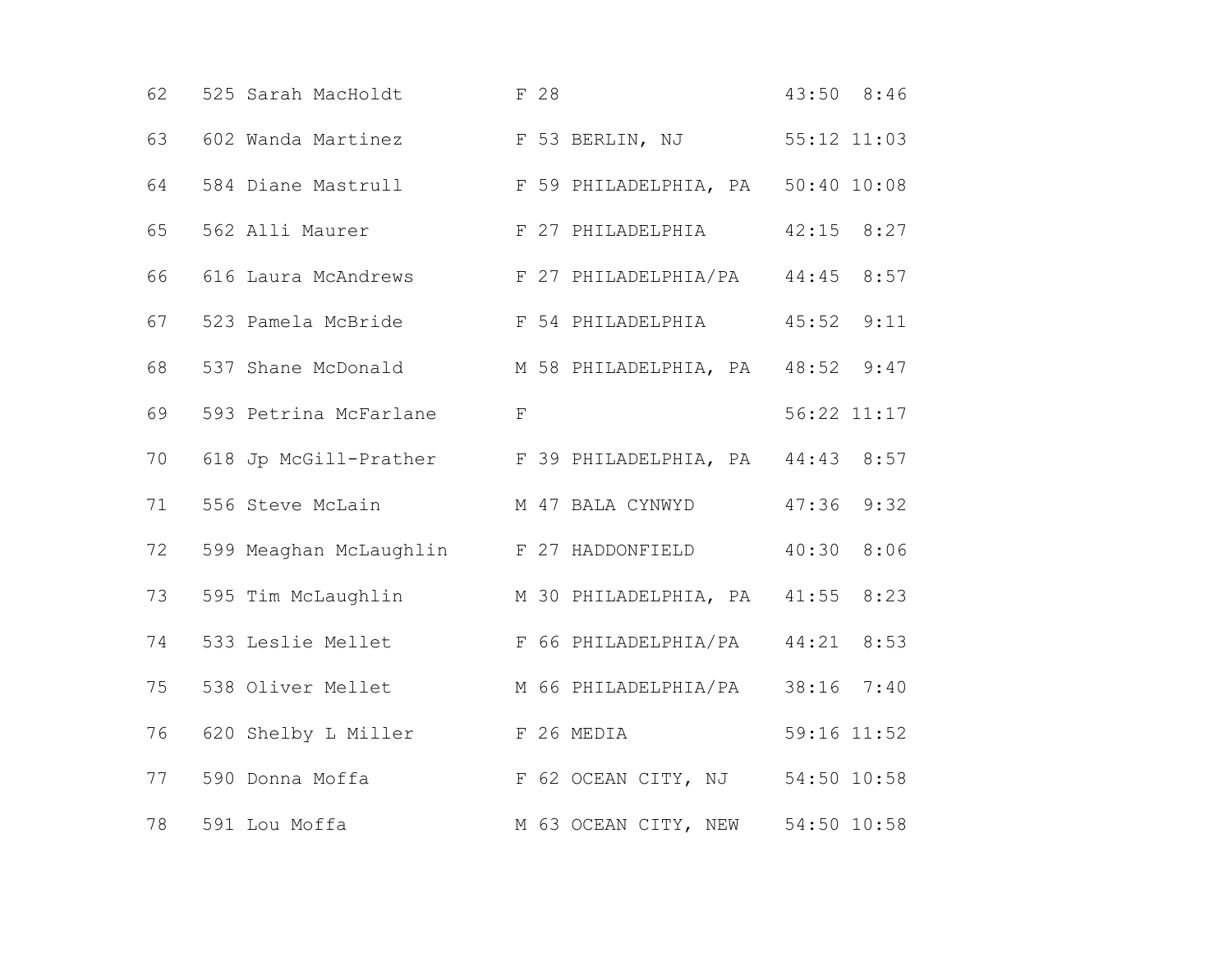| 79 | 573 Bridget Morse F 55 HAVERTOWN PA                 |  |                                   | $1:40:00$ 20:00 |      |
|----|-----------------------------------------------------|--|-----------------------------------|-----------------|------|
| 80 | 619 Matt Morse                                      |  | M 54 HAVERTOWN 45:00 9:00         |                 |      |
| 81 | 594 George Morse Iv M 34 PHILADELPHIA/PA 41:56 8:24 |  |                                   |                 |      |
| 82 | 617 Lisa Murray F 36 SICKLERVILLE, NJ 1:15:00 15:00 |  |                                   |                 |      |
| 83 | 512 Lisa Newman                                     |  | F 60 PHILADELPHIA, PA 50:06 10:02 |                 |      |
| 84 | 575 Jane O'CONNOR                                   |  | F 35 PHILADELPHIA PA              | $47:04$ 9:25    |      |
| 85 | 520 Will O'CONNOR                                   |  | M BALTIMORE, MD                   | $46:58$ $9:24$  |      |
| 86 | 552 Tim O'Shaughnessy M 56 AVALON, NJ 54:21 10:53   |  |                                   |                 |      |
| 87 | 532 Megan Panaccio F 42 PHILADELPHIA, PA 37:52      |  |                                   |                 | 7:35 |
| 88 | 517 Katera Pellegrino F 30 PHILADELPHIA             |  |                                   | 43:45           | 8:45 |
| 89 | 548 Michael Pizzuto M 64 PHILADELPHIA               |  |                                   | 42:23           | 8:29 |
| 90 | 601 Kimberly Plank F 35 PHILADELPHIA 39:00          |  |                                   |                 | 7:48 |
| 91 | 597 Tanya Proctor                                   |  |                                   |                 |      |
| 92 | 613 Dustin Raysik M 34 PHILADELPHIA PA              |  |                                   | 47:33           | 9:31 |
| 93 | 540 Amy Remmer F 30 PHILADELPHIA PA                 |  |                                   | 35:13           | 7:03 |
| 94 | 587 Katherine Robb                                  |  | F 24 PHILADELPHIA PA 41:38 8:20   |                 |      |
| 95 | 546 Sharon Rosenberg F 49 PHILADELPHIA/PA           |  |                                   | $52:35$ $10:31$ |      |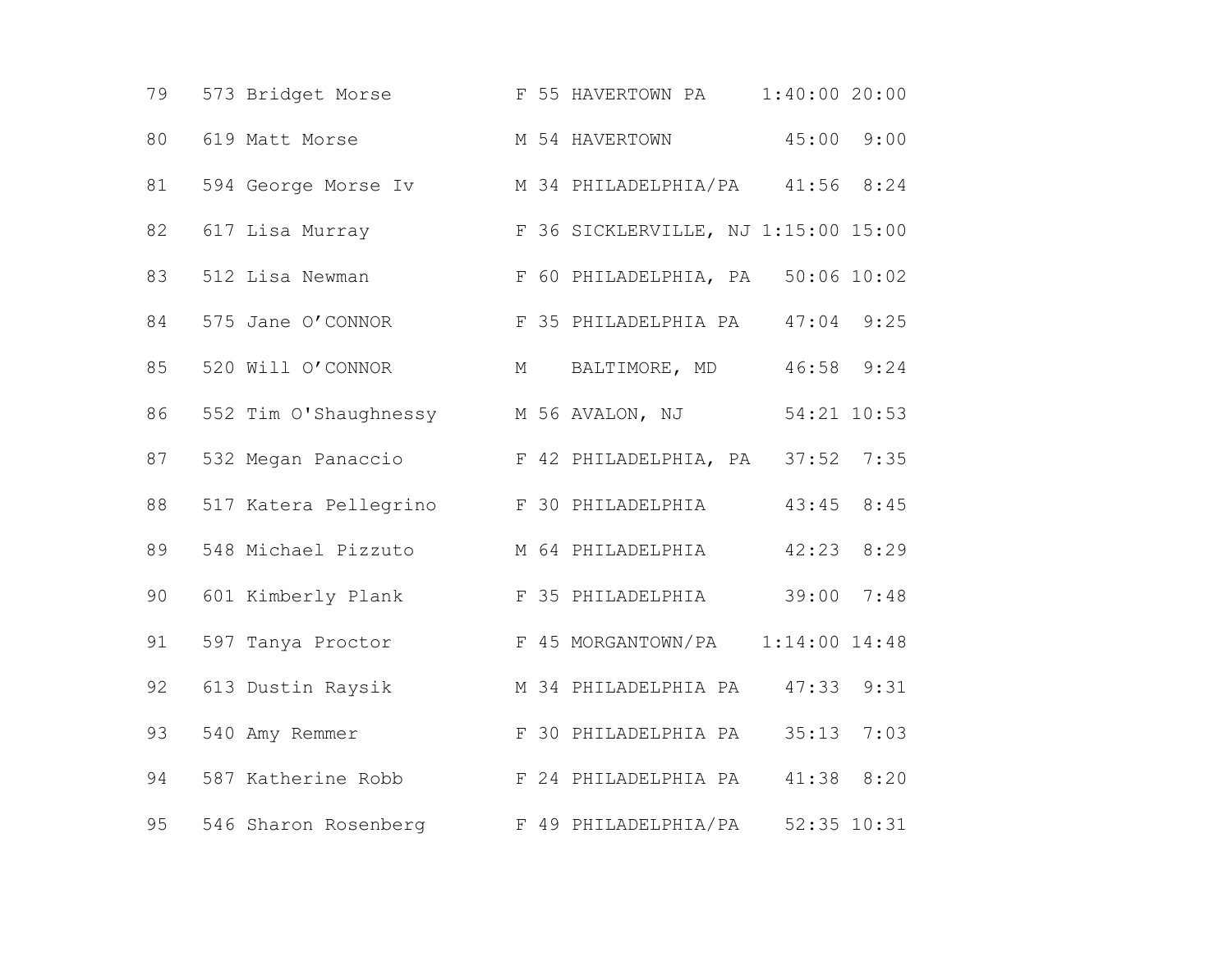| 96  | 560 Lee Rudy                                             |  | M 50 MERION STATION, 45:12 9:03  |                 |  |
|-----|----------------------------------------------------------|--|----------------------------------|-----------------|--|
| 97  | 505 Mike Russom M 29 PHILADELPHIA 30:18 6:04             |  |                                  |                 |  |
| 98  | 570 Rich Ryan                                            |  | M 34 PHILADELPHIA 28:42 5:45     |                 |  |
| 99  | 569 Andrew Salim M 31 PHILADELPHIA 51:51 10:23           |  |                                  |                 |  |
|     | 100 516 Illah Schalles F 37 LONG BEACH, CA 1:07:11 13:27 |  |                                  |                 |  |
| 101 | 581 Ryan Scott                                           |  | M 37 PAOLI, PA 44:38 8:56        |                 |  |
| 102 | 580 Lamia Shaw                                           |  | F 33 PHILADELPHIA                | $1:03:08$ 12:38 |  |
| 103 | 579 Jay Shaw II M 35 WEST ILLADELPH, 1:04:26 12:54       |  |                                  |                 |  |
|     | 104 527 Nani Shin                                        |  | F 51 KENNETT SQUARE, 55:48 11:10 |                 |  |
|     | 105 609 Igor Sikavica M 49 BLUE BELL, PA 52:10 10:26     |  |                                  |                 |  |
| 106 | 519 Justin Simone M 30 ABINGTON, PA 34:24 6:53           |  |                                  |                 |  |
| 107 | 577 John Slater                                          |  | M 64 HAINESPORT                  | 55:27 11:06     |  |
|     | 108 576 Kimberly Slater F 51 HAINESPORT                  |  |                                  | $50:23$ $10:05$ |  |
| 109 | 545 Annalynn Smith F 49 WALLINGFORD, PA 46:50 9:22       |  |                                  |                 |  |
| 110 | 564 Errin Sullivan F 42 RICHMOND VA                      |  |                                  | $1:04:50$ 12:58 |  |
| 111 | 572 Mary Elizabeth Sullivan F 32 OAKLAND, CA 58:03 11:37 |  |                                  |                 |  |
|     | 112 529 Mimi Tameron F 40 DENVER/CO 1:01:36 12:20        |  |                                  |                 |  |